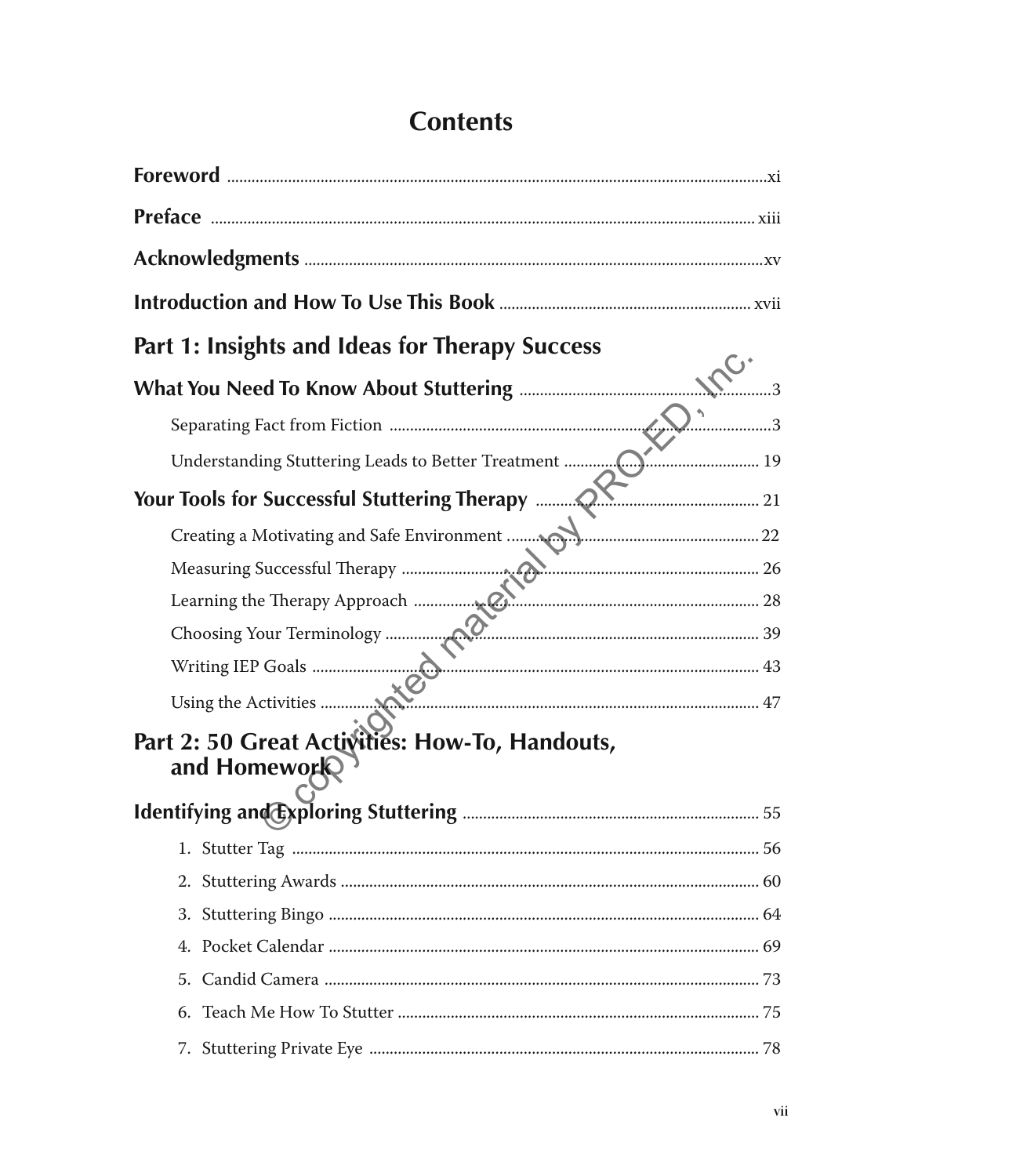| 8. |                    |     |
|----|--------------------|-----|
|    |                    |     |
|    |                    |     |
|    |                    |     |
|    |                    |     |
|    |                    |     |
|    |                    |     |
|    |                    |     |
|    |                    |     |
|    |                    | 136 |
|    |                    |     |
|    |                    |     |
|    |                    |     |
|    |                    |     |
|    |                    |     |
|    |                    |     |
|    | Learning The Facts |     |
|    |                    |     |
|    |                    |     |
|    |                    |     |
|    |                    |     |
|    |                    |     |
|    |                    |     |
|    |                    |     |
|    |                    |     |
|    |                    |     |
|    |                    |     |
|    |                    |     |